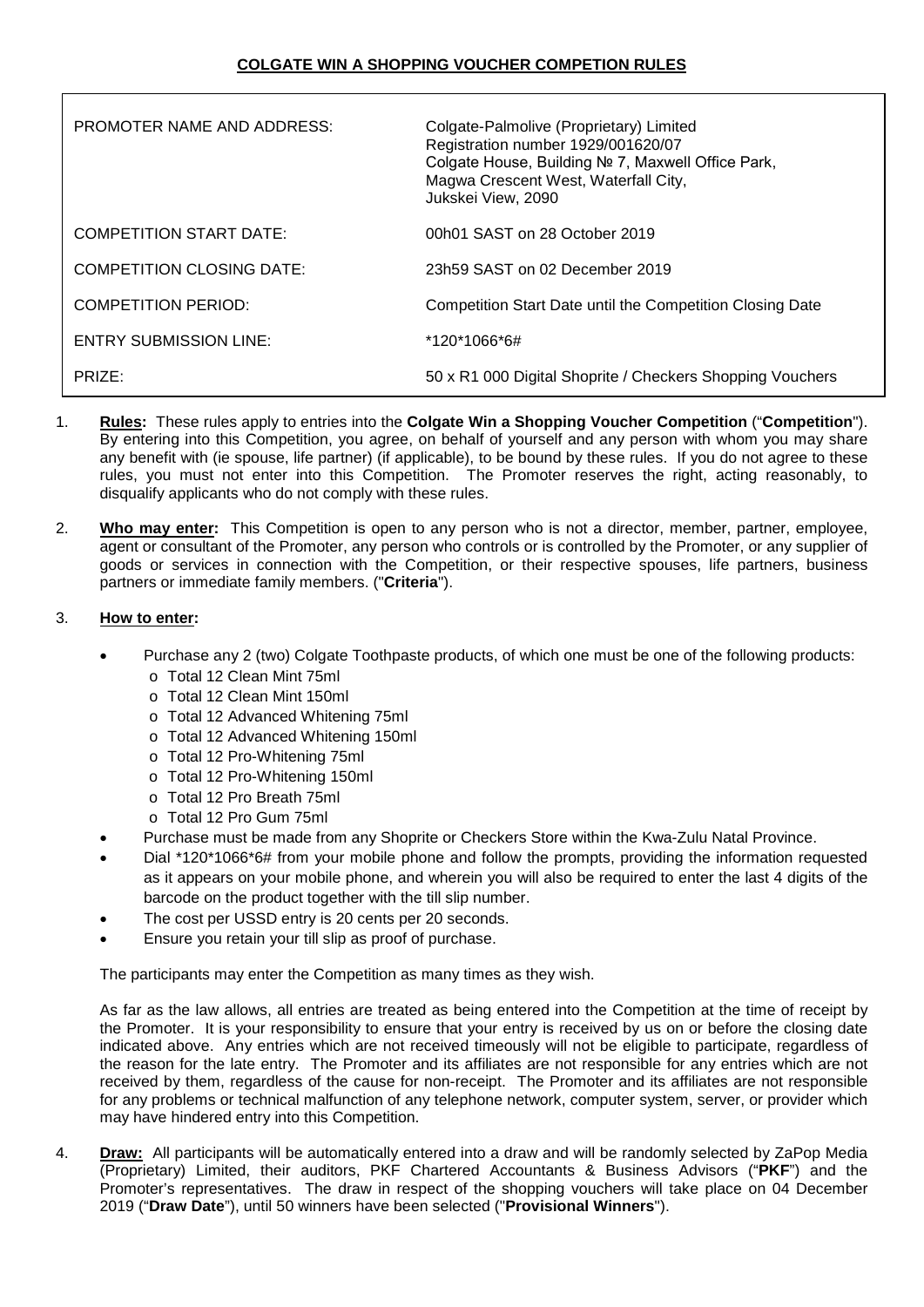## **COLGATE WIN A SHOPPING VOUCHER COMPETION RULES**

The Provisional Winners will be contacted by SMS, as per the contact details provided by the participants upon entry using the USSD line, within 48 hours of the Draw Date. The Promoter will attempt to make contact with the Provisional Winners 3 (three) times over a period of 3 (three) days, but if any one of the Provisional Winners do not respond to the SMS notification within 3 (three) days of the Provisional Winners selection, such Provisional Winner will forfeit his/her prize and the Promoters reserve the right to select a new Provisional Winner.

The Provisional Winners will be required to provide the Promoter with any such information as may be required by the Promoter, including without limitation, certified copies of your South African identity document, proof of residence and till slip evidencing purchase of the Colgate Toothpaste products, in order to verify and assess that the Provisional Winner satisfies the Criteria. Provisional Winners will have 24 hours from the time that they have been notified to submit to the Promoter the required documentation. The Promoter reserves the right, at its sole discretion, to disqualify the Provisional Winners if, based on the information submitted, the Provisional Winners do not satisfy the Criteria or the information submitted is fraudulent or inconsistent with the information previously submitted.

- 5. **Winner Selection:** The Promoter will assess the documents submitted in order to verify the accuracy of the information provided and confirm that the Provisional Winners satisfy the Criteria. Upon satisfaction that the Provisional Winners have provided accurate information and the Provisional Winners satisfy the Criteria, the Provisional Winners will be awarded the Prize ("**Confirmed Winners**").
- 6. **Winner Notification**: The Confirmed Winners will be contacted telephonically by the Promoter within 7 days of selection.
- 7. **Prize:** The Prize described above will be provided by the Promoter to the winners.

The Prize does not include any other costs or expenses relating to the prize or the enjoyment of the Prize not expressly specified in these rules. There is no cash or other alternative to the Prize in whole or in part. The Prize is not transferable.

*The paragraph above has important legal consequences for you. In this paragraph:*

- *various costs, losses, damages, expenses and taxes that are not included in the benefit are set out;*
- *the responsibilities and liability of the Promoters are excluded or limited; and*
- *the entrant takes on various responsibilities and liability.*

*By entering the Competition, you agree to these limits and exclusions from the benefits. You also agree that if you are a recipient of a benefit from the Competition, then you will have the responsibilities and liability listed in this paragraph.*

You may not win the Prize if it is unlawful in any way for the Promoter to supply Prize to you. If you do win such Prize, and it is unlawful for the Promoter to award it to you (for whatever reason), the Prize will be forfeited.

- 8. **Payment of Prize**: The Promoter shall effect delivery of the Prize electronically, sending the shopping voucher codes to the Confirmed Winners via SMS.
- 9. **Publicity:** The Confirmed Winners may be requested to participate in all required publicity, including any presentation ceremony and any other promotional purpose required by the Promoter. Each Confirmed Winner has the right to decline this by notifying the Promoter.
- 10. **Personal information**: By entering the Competition, you consent to the collection, use, storage, disclosure and processing of your personal information by the Promoters for a reasonable period for the purposes of administering the Competition, providing the benefits and other activities as contemplated in these rules. The types of personal information that the Promoter may collect includes information necessary for its legitimate business interests and the categories of personal information identified in relevant data protection laws in South Africa. This may include your name, identity number, e-mail, physical and postal addresses, contact information, and other information you provide when entering and participating in the Competition. The Promoter may use your personal information:
	- (i) to update the Promoter's existing records;
	- (ii) for the purpose of administering customer relations; and
	- (iii) to make information available on future promotions which the Promoter may conduct.

Your personal information will also be collected, used, stored, disclosed and processed in accordance with the Promoter's Privacy Policies, which are accessible at [www.colgatepalmolive.co.za.](http://www.colgatepalmolive.co.za/)